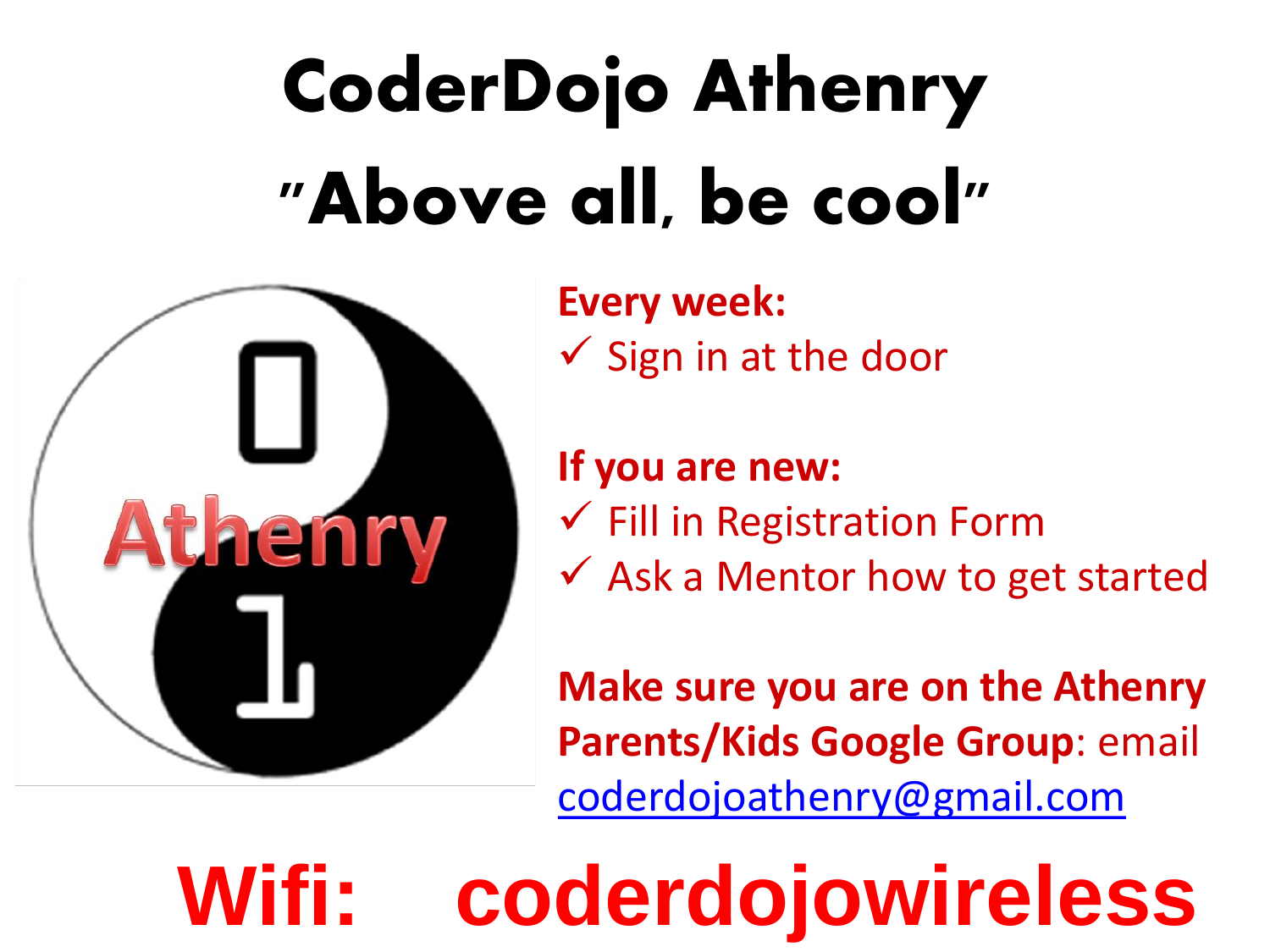



# **Weekly Reminders**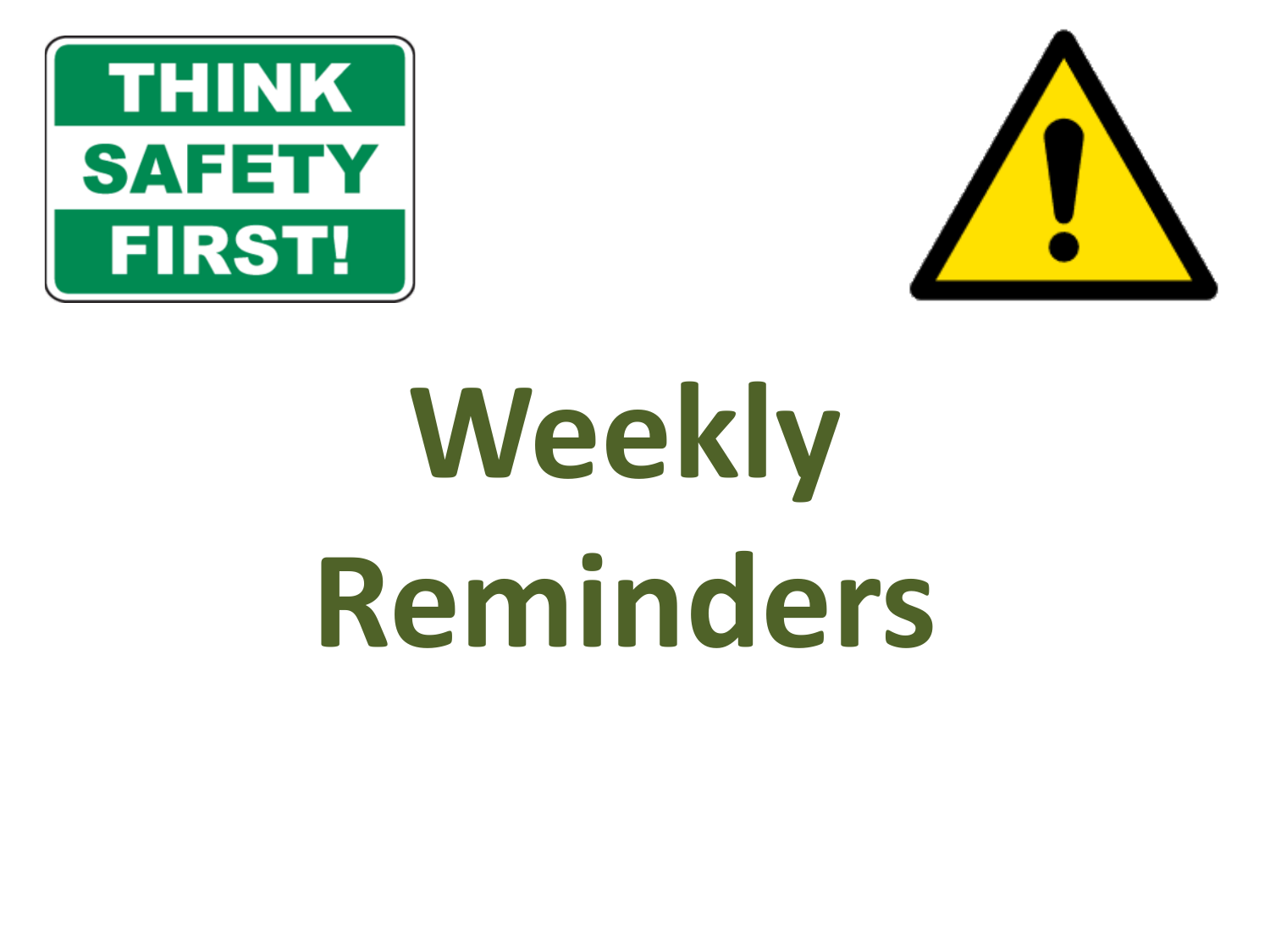

• **Fire exit doors/main doorways must be kept clear AT ALL TIMES**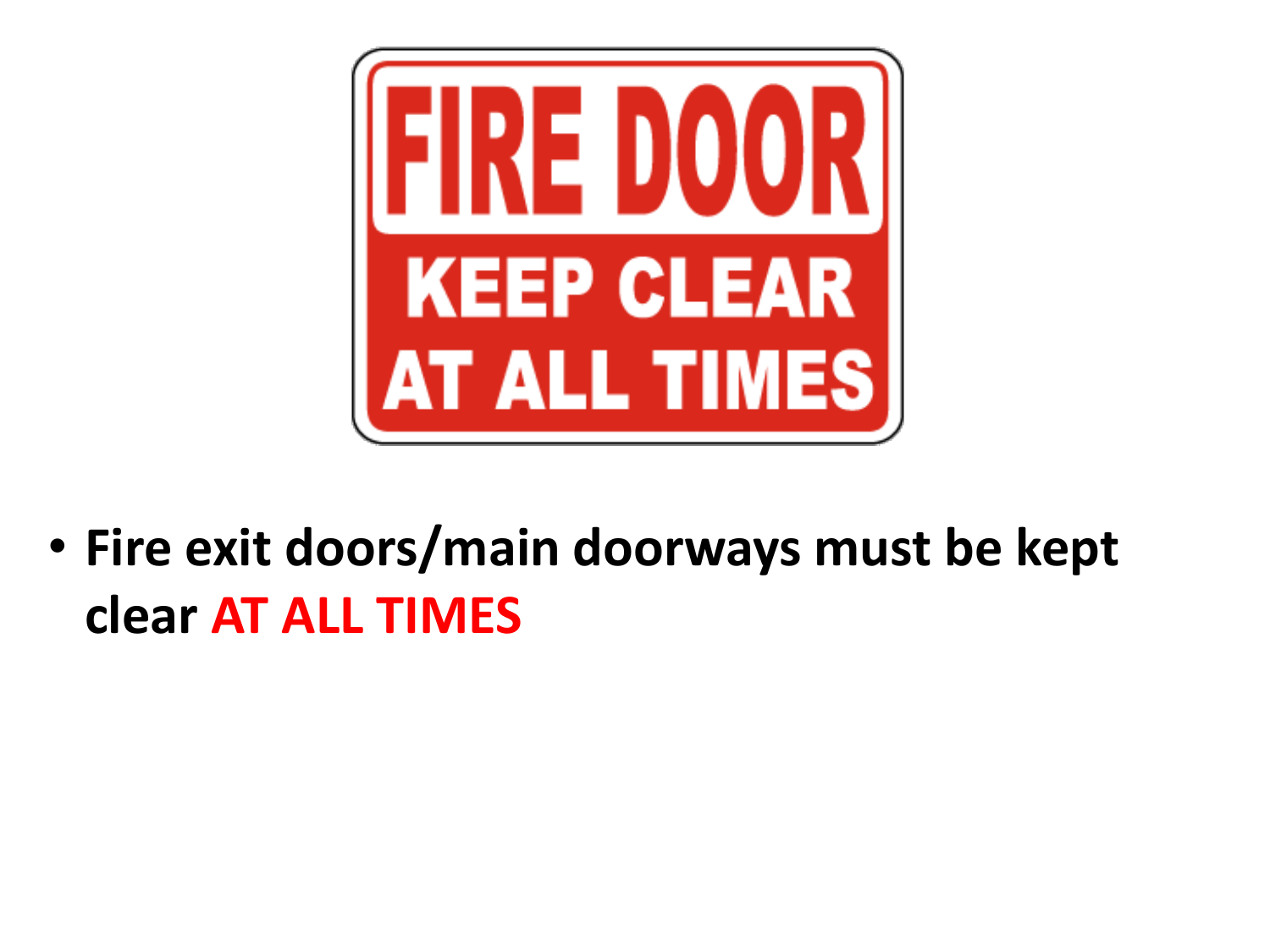• **In the case of an emergency , please proceed in a calm and orderly manner to the nearest Exit and go to your Assembly Point** 



**Do NOT take anything with you**

**If you have a child in another room, do NOT go to them, a Mentor will look after them**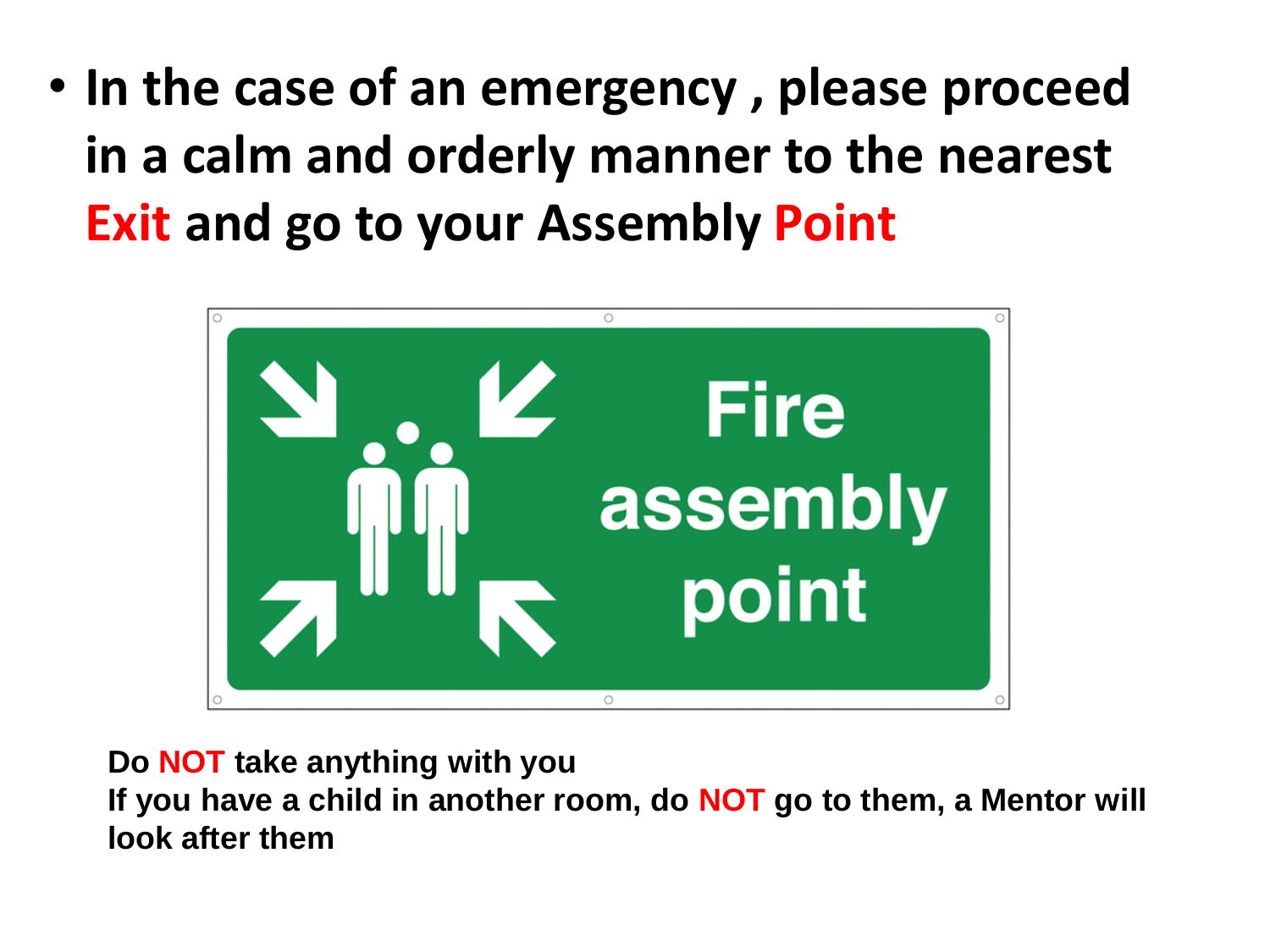

• **Please leave passageways between desk and keep CLEAR at all times**

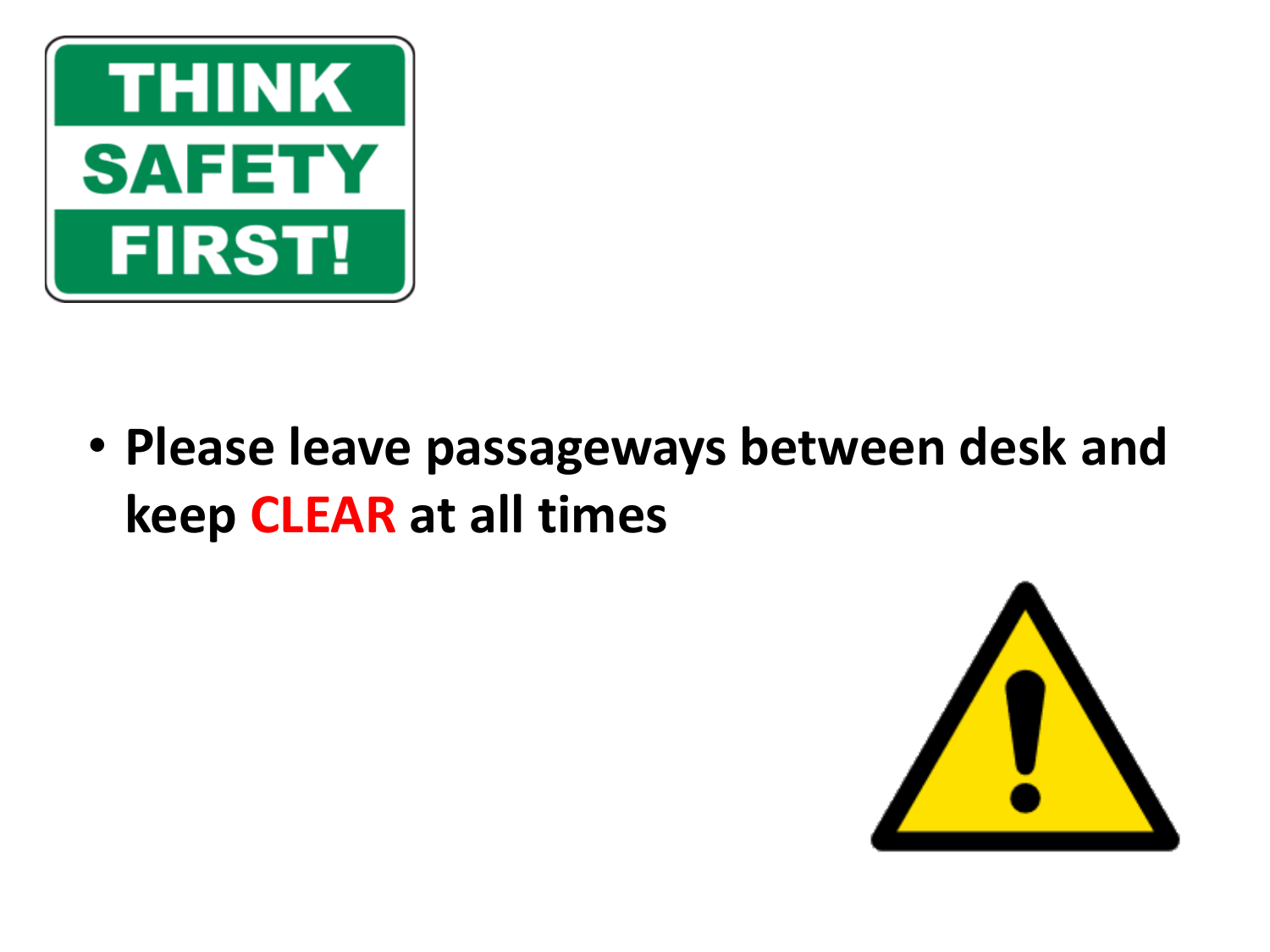

• **If power cable goes across passageways – must be TAPED DOWN ask mentor for tape**

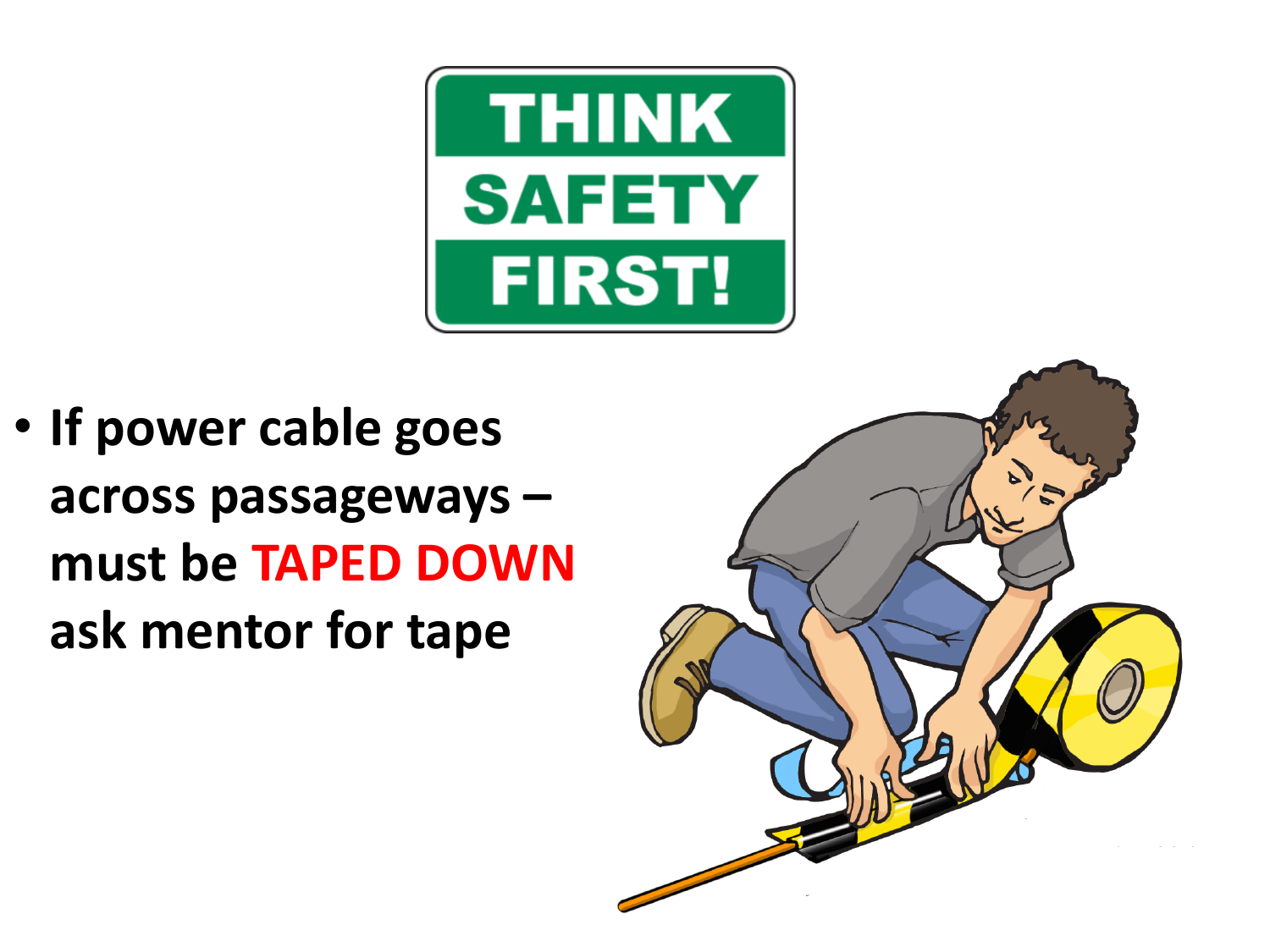

• **If FIRST AID is required please alert a Mentor**

**There are a number of trained first responders on site every week**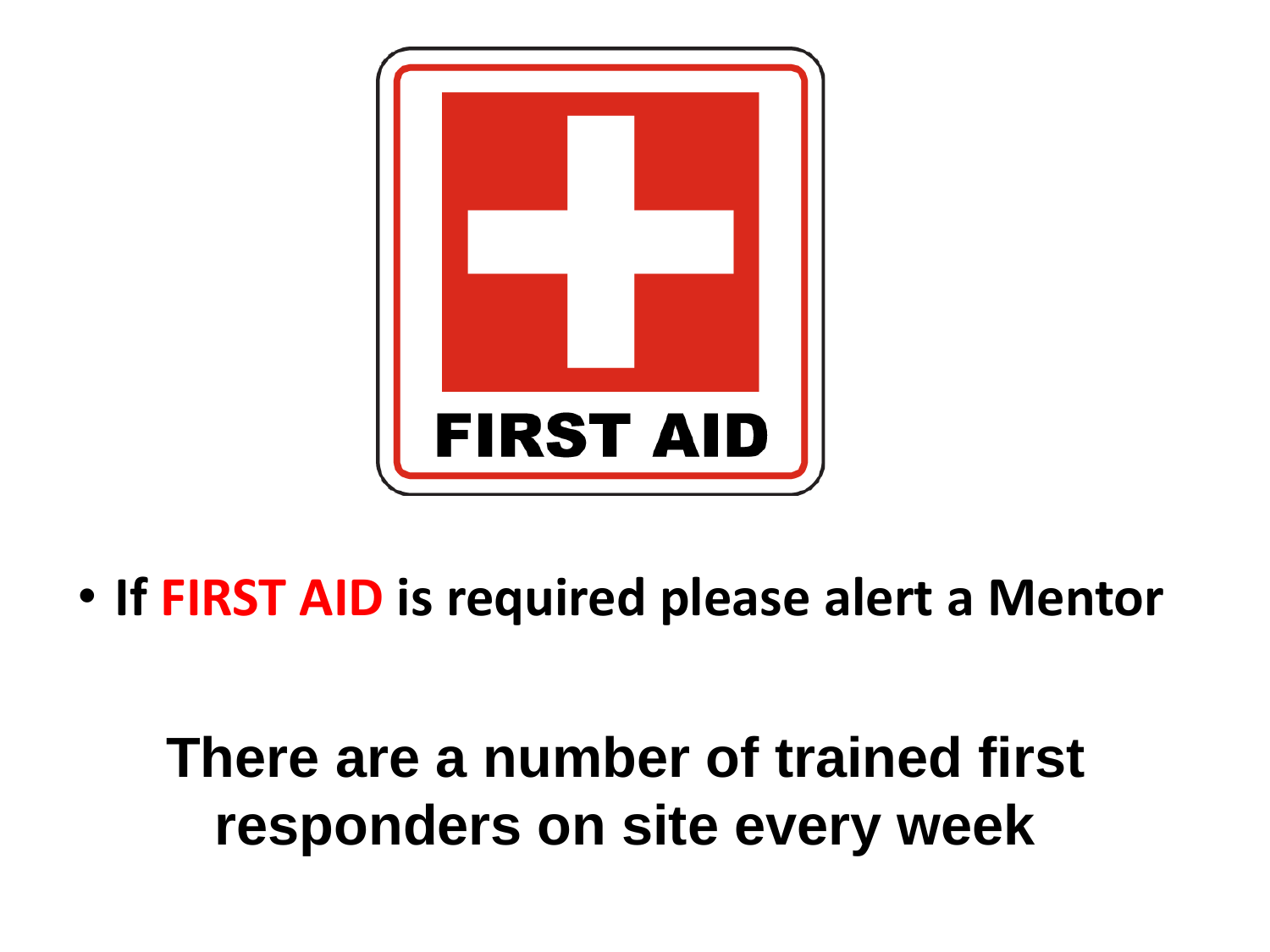#### **Todays Challenge: Making a Piano**

| 鸋                |   |  |  |
|------------------|---|--|--|
| which instrument | 1 |  |  |
|                  |   |  |  |
|                  |   |  |  |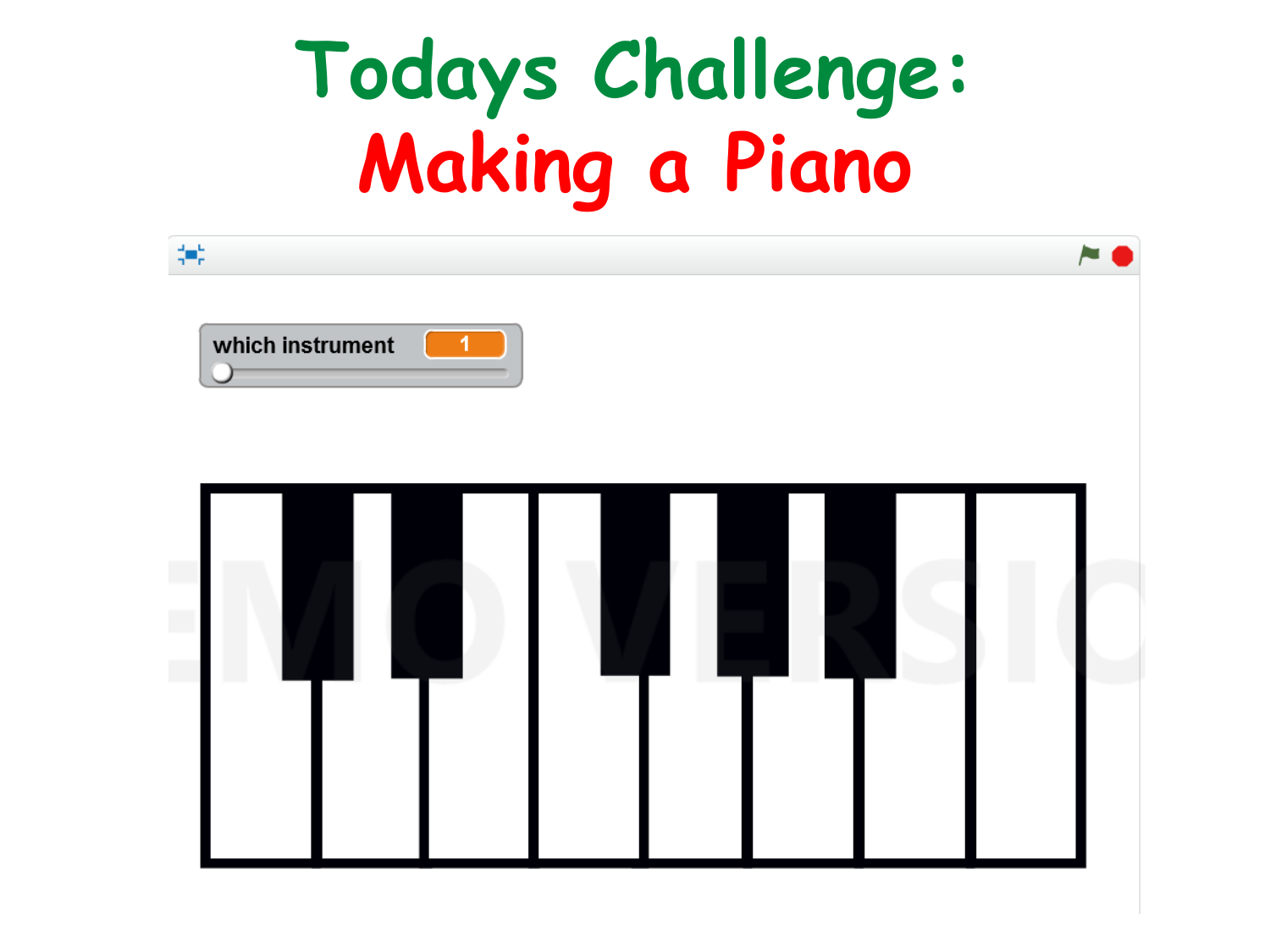### **Lets get started Draw each key as a** *Sprite*

| 99<br>which instrument                     |         |
|--------------------------------------------|---------|
|                                            | Note C  |
| Create a second<br>costume for each<br>one | Note C# |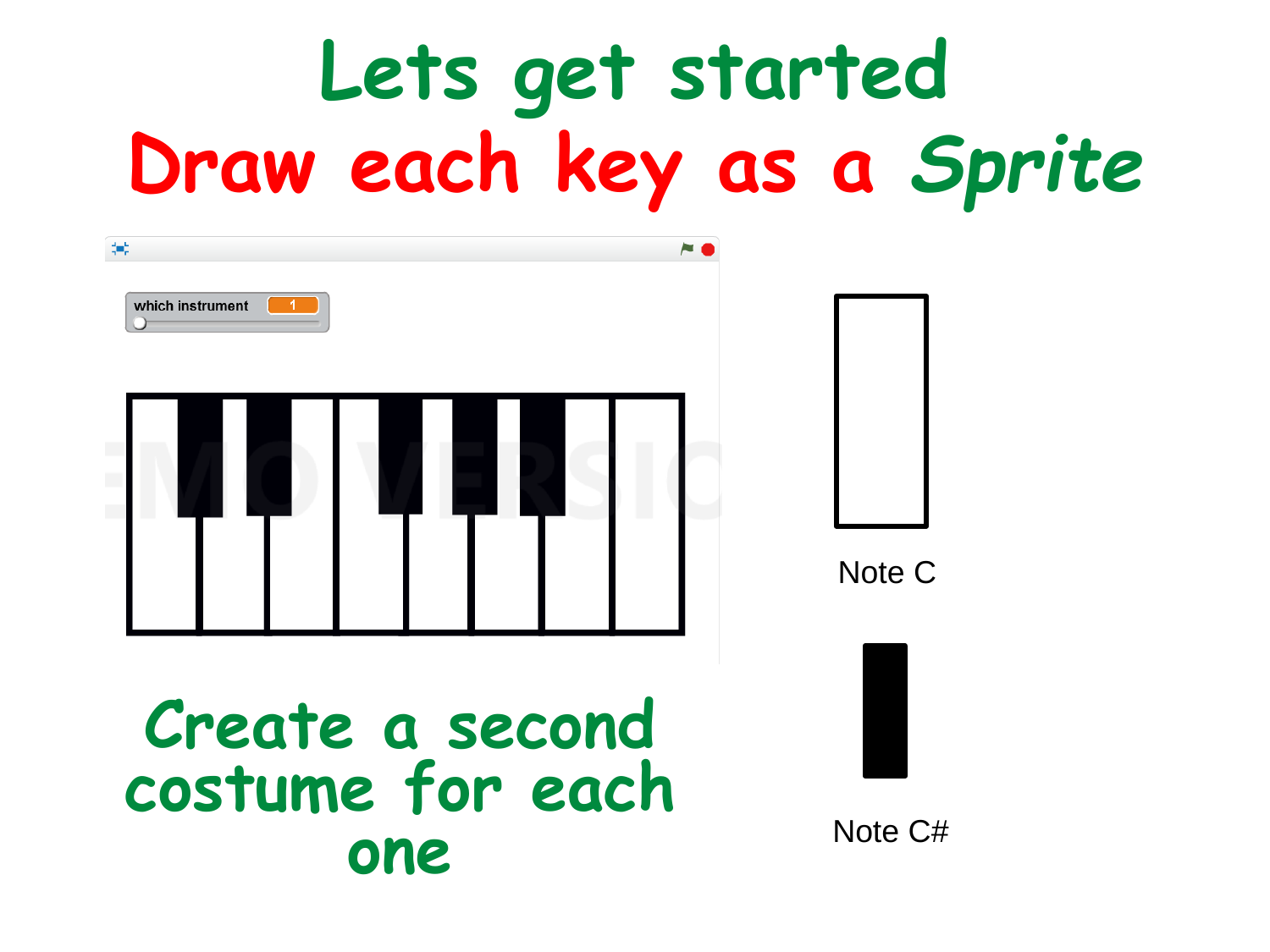### **Lets get started Draw each key as a** *Sprite*

**Note C#**

**Note D# Note F# Note G# NoteA#**

![](_page_9_Figure_3.jpeg)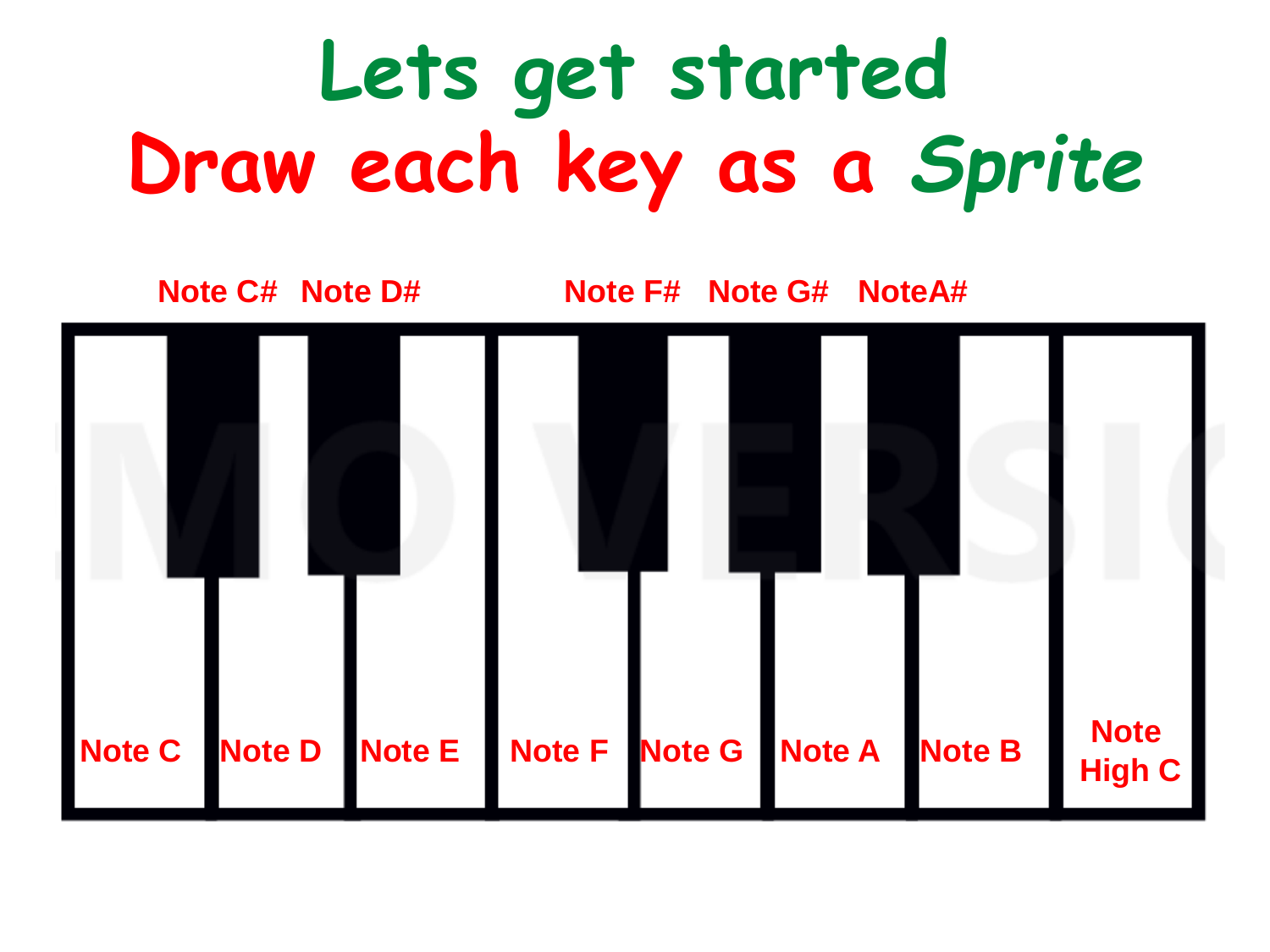#### **We need to create a variable called** *Which Instrument*

| Make a Variable                                                               | the control of the con- |
|-------------------------------------------------------------------------------|-------------------------|
| New Variable                                                                  |                         |
| Variable name: which instrument                                               |                         |
| $\bullet$ For all sprites $\circ$ For this sprite only<br><b>OK</b><br>Cancel |                         |
| Make a List                                                                   |                         |

| Make a Variable                |
|--------------------------------|
| which instrument               |
| which instrument<br>to.<br>set |
| change which instrument by     |
| show variable which instrument |
| hide variable which instrument |
| Make a List                    |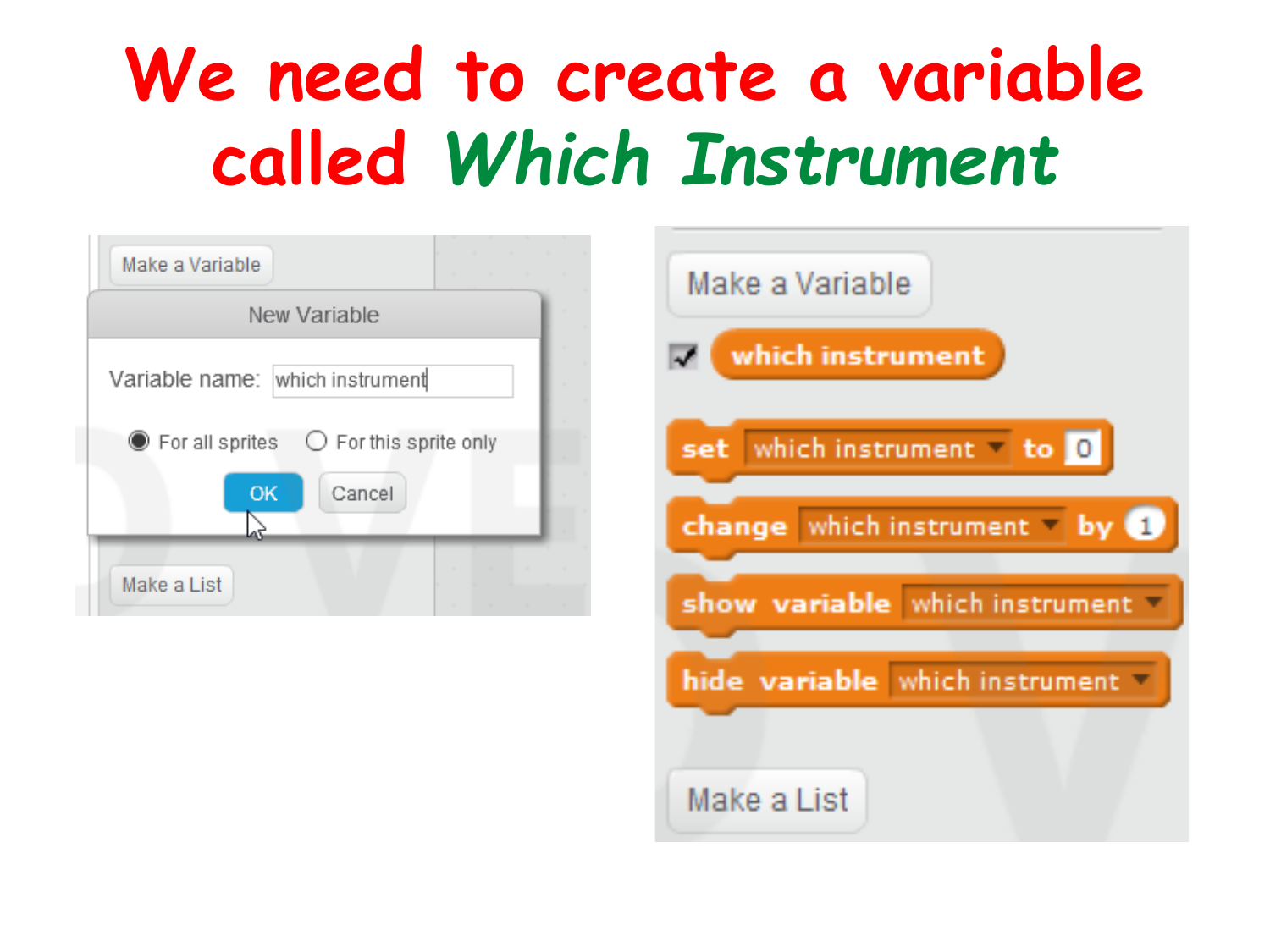set instrument to **ON** 

#### (1) Piano

(2) Electric Piano

(3) Organ

(4) Guitar

(5) Electric Guitar

 $(6)$  Bass

(7) Pizzicato

(8) Cello

(9) Trombone

(10) Clarinet

(11) Saxophone

 $(12)$  Flute

(13) Wooden Flute

(14) Bassoon

(15) Choir

(16) Vibraphone

(17) Music Box

(18) Steel Drum

(19) Marimba

(20) Synth Lead

(21) Synth Pad

#### **Each number corresponds to a different**  *Instrument*

![](_page_11_Picture_23.jpeg)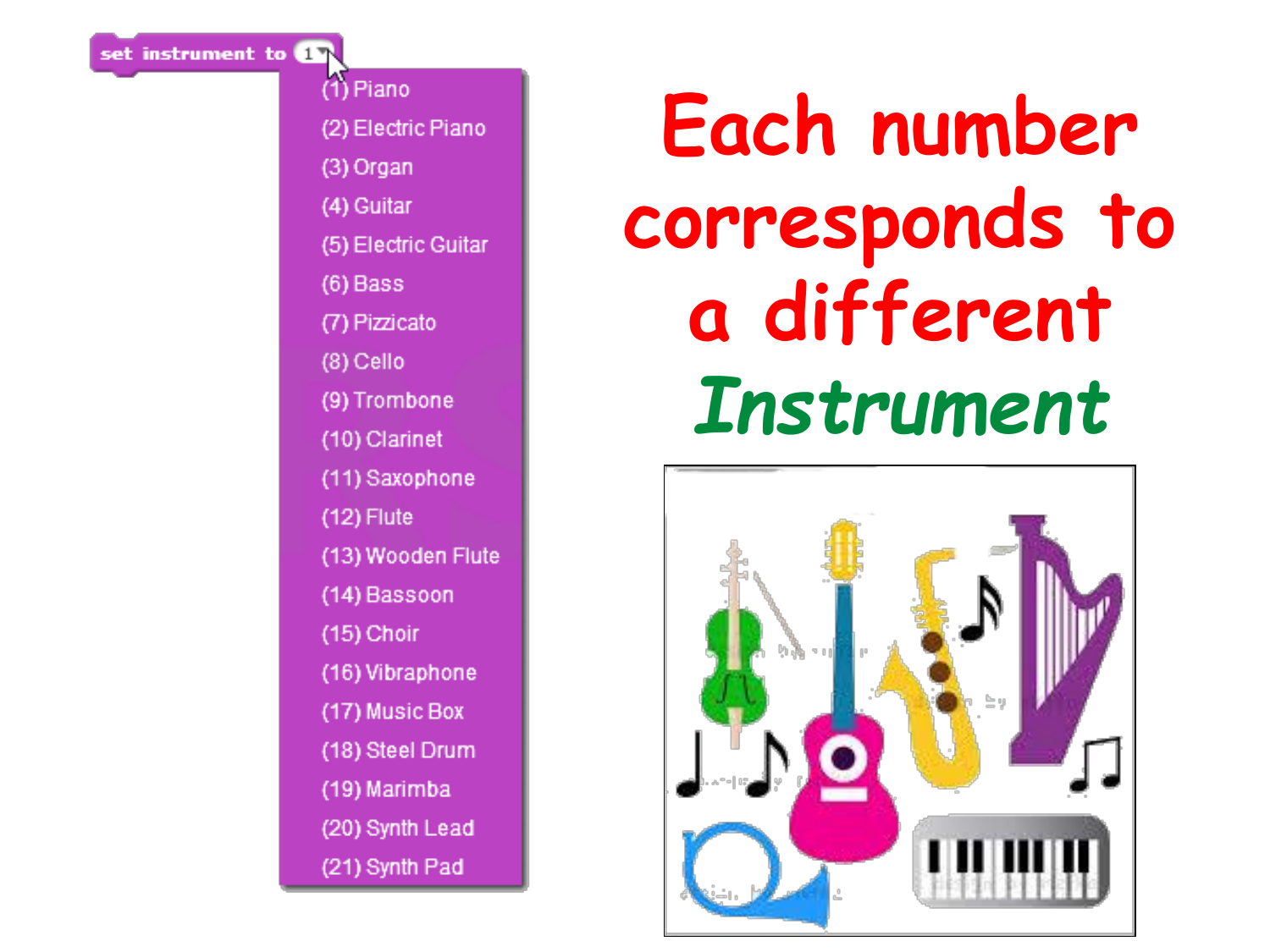#### **Now for the** *Code*

![](_page_12_Figure_1.jpeg)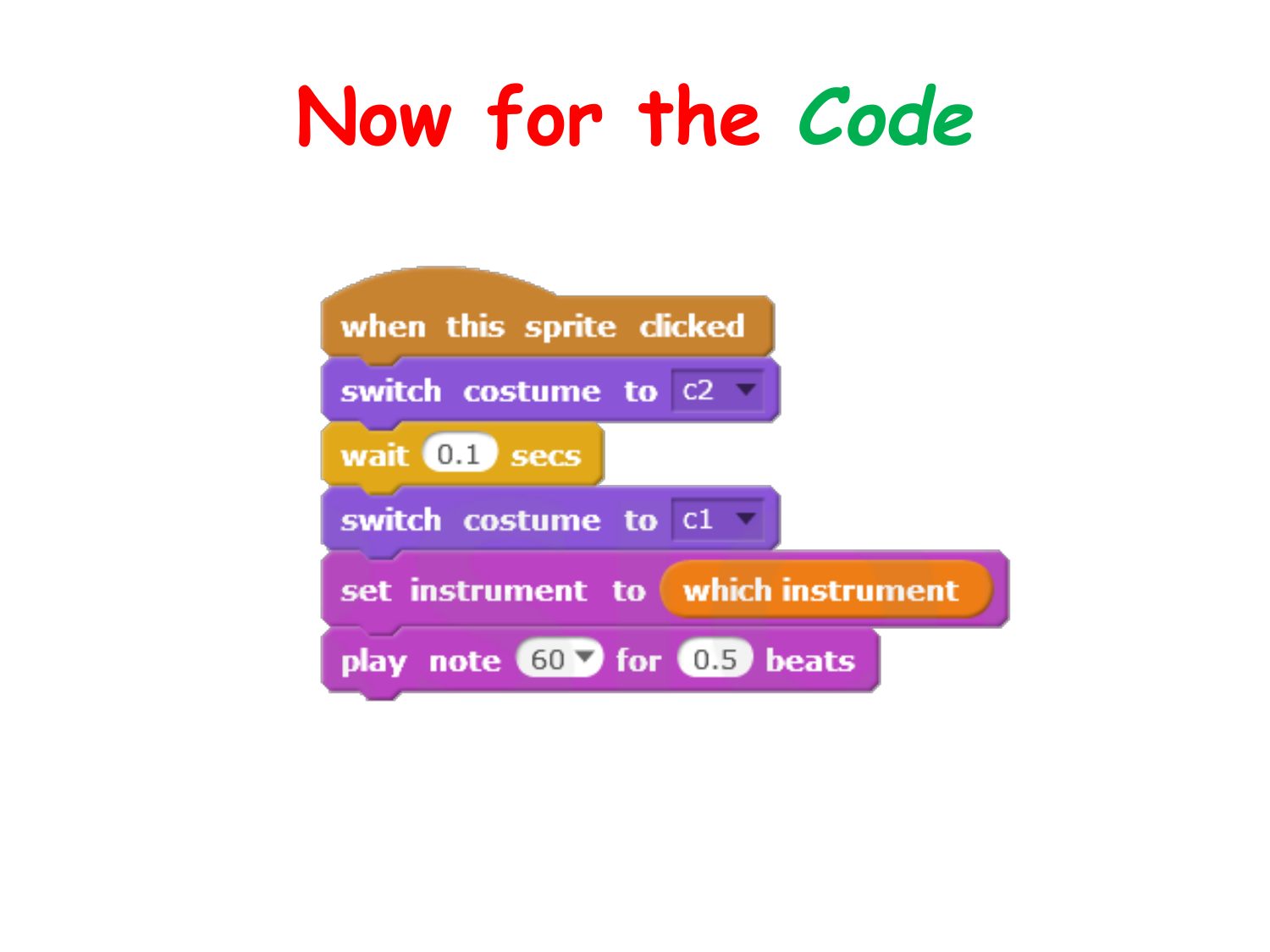#### **Only one difference for each** *Note*

![](_page_13_Figure_1.jpeg)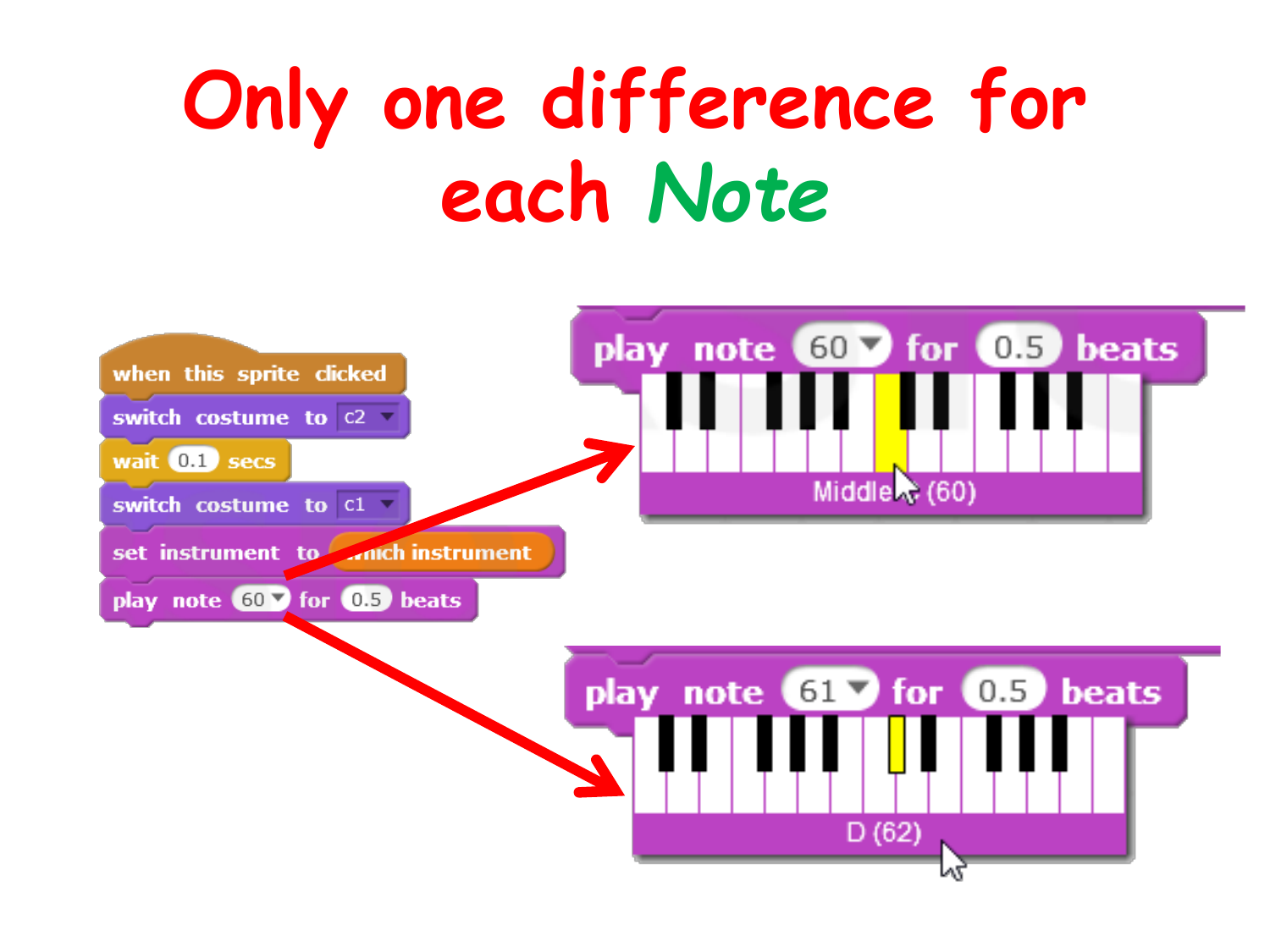![](_page_14_Picture_0.jpeg)

#### Upload your project to the Scratch Website user: **cdathenry1718** password: **athenry1718**

![](_page_14_Figure_2.jpeg)